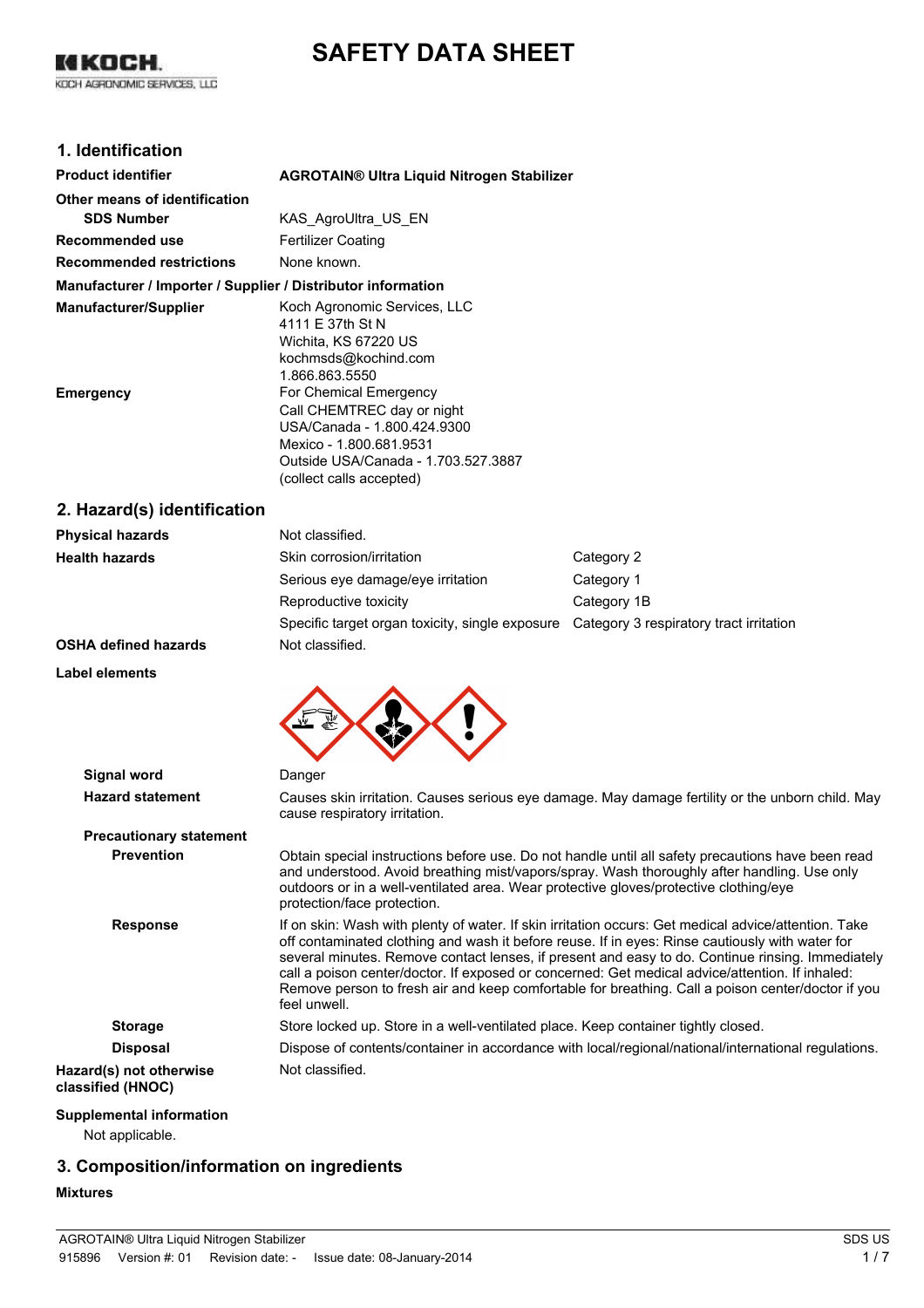| <b>Chemical name</b>                                                         |                                                                                                                                                                                                                                                                                                                                           | <b>CAS number</b>                                                                                                                                                                                       | %         |  |
|------------------------------------------------------------------------------|-------------------------------------------------------------------------------------------------------------------------------------------------------------------------------------------------------------------------------------------------------------------------------------------------------------------------------------------|---------------------------------------------------------------------------------------------------------------------------------------------------------------------------------------------------------|-----------|--|
| Propylene glycol                                                             |                                                                                                                                                                                                                                                                                                                                           | 57-55-6                                                                                                                                                                                                 | $40 - 70$ |  |
| N-(n-butyl)-thiophosphoric<br>triamide                                       |                                                                                                                                                                                                                                                                                                                                           | 94317-64-3                                                                                                                                                                                              | $15 - 40$ |  |
| N-methyl-2-pyrrolidone                                                       |                                                                                                                                                                                                                                                                                                                                           | 872-50-4                                                                                                                                                                                                | $10 - 30$ |  |
| Non-hazardous dye                                                            |                                                                                                                                                                                                                                                                                                                                           | Proprietary                                                                                                                                                                                             | $1 - 5$   |  |
| <b>Composition comments</b>                                                  | All concentrations are in percent by weight unless ingredient is a gas. Gas concentrations are in<br>percent by volume.<br>This Safety Data Sheet is not a guarantee of product specification or NPK value(s). NPK content is<br>on specified sales orders, customer invoices, or product specification sheets obtained from<br>supplier. |                                                                                                                                                                                                         |           |  |
| 4. First-aid measures                                                        |                                                                                                                                                                                                                                                                                                                                           |                                                                                                                                                                                                         |           |  |
| <b>Inhalation</b>                                                            | Move person to fresh air. If the affected person is not breathing, apply artificial respiration. Get<br>medical attention immediately.                                                                                                                                                                                                    |                                                                                                                                                                                                         |           |  |
| <b>Skin contact</b>                                                          | Immediately flush skin with plenty of water. Get medical attention if irritation develops and persists.                                                                                                                                                                                                                                   |                                                                                                                                                                                                         |           |  |
| Eye contact                                                                  | Immediately flush eyes with plenty of water for at least 15 minutes. Get medical attention<br>immediately.                                                                                                                                                                                                                                |                                                                                                                                                                                                         |           |  |
| Ingestion                                                                    | Rinse mouth thoroughly. Drink 1 or 2 glasses of water. Do not induce vomiting without advice from<br>poison control center. If vomiting occurs, keep head low so that stomach content doesn't get into<br>the lungs. Get medical attention.                                                                                               |                                                                                                                                                                                                         |           |  |
| <b>Most important</b><br>symptoms/effects, acute and<br>delayed              | Risk of serious damage to eyes. Skin irritation. Respiratory tract irritation.                                                                                                                                                                                                                                                            |                                                                                                                                                                                                         |           |  |
| Indication of immediate<br>medical attention and special<br>treatment needed | Treat symptomatically. Symptoms may be delayed.                                                                                                                                                                                                                                                                                           |                                                                                                                                                                                                         |           |  |
| <b>General information</b>                                                   | protect themselves.                                                                                                                                                                                                                                                                                                                       | Ensure that medical personnel are aware of the material(s) involved, and take precautions to                                                                                                            |           |  |
| 5. Fire-fighting measures                                                    |                                                                                                                                                                                                                                                                                                                                           |                                                                                                                                                                                                         |           |  |
| Suitable extinguishing media                                                 | Water fog. Water spray. Carbon dioxide (CO2). Foam.                                                                                                                                                                                                                                                                                       |                                                                                                                                                                                                         |           |  |
| Unsuitable extinguishing<br>media                                            | Do not use water jet as an extinguisher, as this will spread the fire.                                                                                                                                                                                                                                                                    |                                                                                                                                                                                                         |           |  |
| Specific hazards arising from<br>the chemical                                |                                                                                                                                                                                                                                                                                                                                           | Fire may produce irritating, corrosive and/or toxic gases.                                                                                                                                              |           |  |
| Special protective equipment<br>and precautions for firefighters             | when fighting chemical fires.                                                                                                                                                                                                                                                                                                             | Selection of respiratory protection for firefighting: follow the general fire precautions indicated in<br>the workplace. Self-contained breathing apparatus and full protective clothing should be worn |           |  |
| <b>Fire-fighting</b><br>equipment/instructions                               |                                                                                                                                                                                                                                                                                                                                           | Use standard firefighting procedures and consider the hazards of other involved materials.                                                                                                              |           |  |
| 6. Accidental release measures                                               |                                                                                                                                                                                                                                                                                                                                           |                                                                                                                                                                                                         |           |  |
| Personal precautions,<br>protective equipment and<br>emergency procedures    | Avoid inhalation of vapors and spray mist and contact with skin and eyes. Ensure adequate<br>ventilation. Wear suitable protective clothing. For personal protection, see section 8 of the SDS.                                                                                                                                           |                                                                                                                                                                                                         |           |  |
| <b>Methods and materials for</b><br>containment and cleaning up              | Large Spills: Stop the flow of material, if this is without risk. Dike the spilled material, where this is<br>possible. Absorb in vermiculite, dry sand or earth and place into containers. After removal flush<br>contaminated area thoroughly with water.                                                                               |                                                                                                                                                                                                         |           |  |
|                                                                              | Small Spills: Wipe up with absorbent material (e.g. cloth, fleece). Clean surface thoroughly to<br>remove residual contamination.                                                                                                                                                                                                         |                                                                                                                                                                                                         |           |  |
|                                                                              | Never return spills to original containers for re-use.                                                                                                                                                                                                                                                                                    |                                                                                                                                                                                                         |           |  |
| <b>Environmental precautions</b>                                             | Prevent further leakage or spillage if safe to do so. Do not contaminate water. Do not allow to enter<br>drains, sewers or watercourses.                                                                                                                                                                                                  |                                                                                                                                                                                                         |           |  |
| 7. Handling and storage                                                      |                                                                                                                                                                                                                                                                                                                                           |                                                                                                                                                                                                         |           |  |
| <b>Precautions for safe handling</b>                                         | Avoid inhalation of vapors/spray and contact with skin and eyes. Use only with adequate<br>ventilation. Observe good industrial hygiene practices.                                                                                                                                                                                        |                                                                                                                                                                                                         |           |  |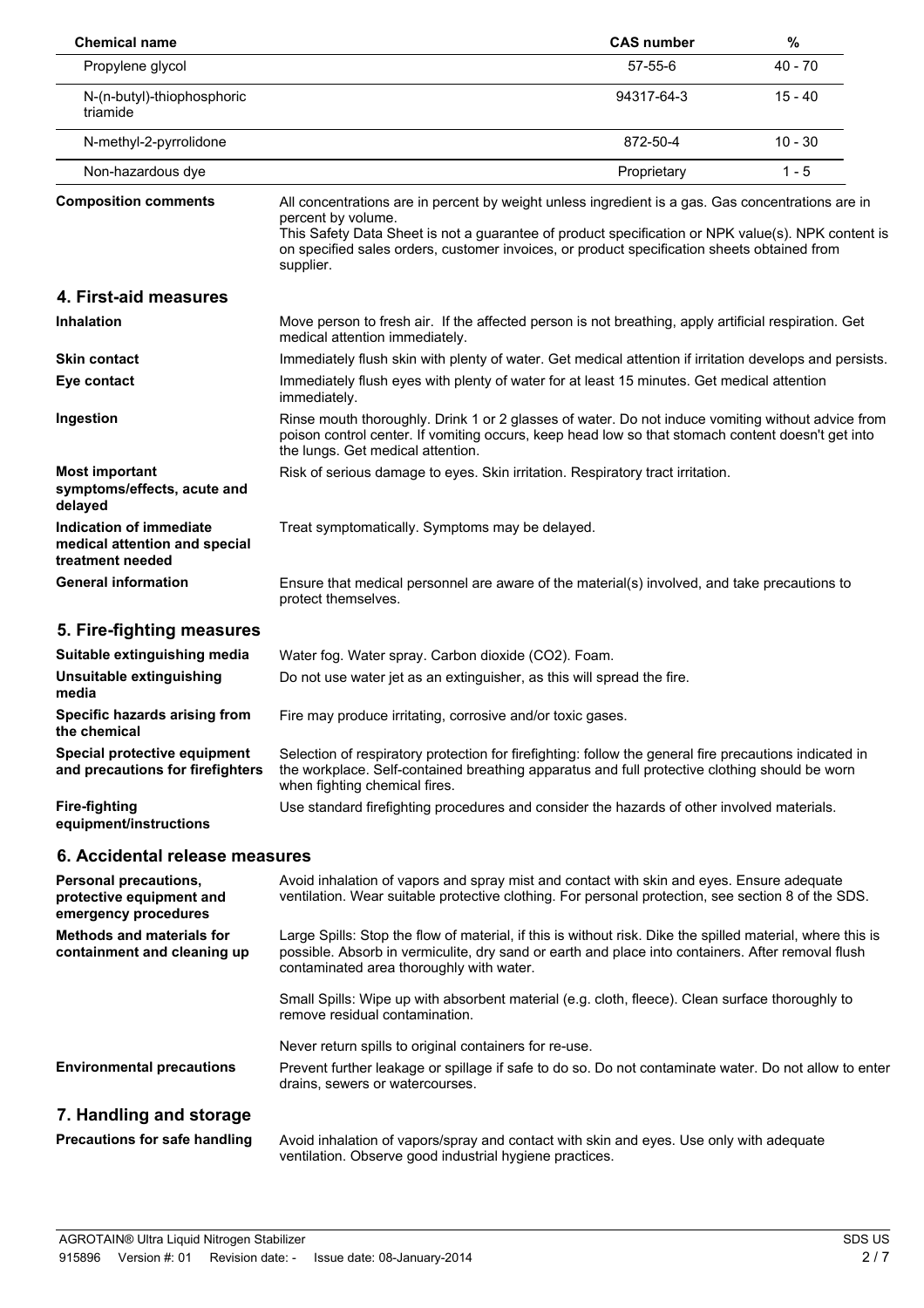Keep container tightly closed. Store in a cool, dry, well-ventilated place. Store away from incompatible materials. Long term storage at temperatures above 100°F (36°C), and long term storage of opened containers, will cause the product to degrade. As the product degrades, it can release harmful gases. Store below 100°F (36°C) and use opened containers within 30 days. Always use oldest stock first.

### **8. Exposure controls/personal protection**

#### **Occupational exposure limits**

#### **US. Workplace Environmental Exposure Level (WEEL) Guides**

| <b>Components</b>                                                     | <b>Type</b>                                                                                           |                                           |                                   | Value                | Form                                                                                                                                                                                                                                                                                                                                                                                                                                                                                                                                                                                                         |
|-----------------------------------------------------------------------|-------------------------------------------------------------------------------------------------------|-------------------------------------------|-----------------------------------|----------------------|--------------------------------------------------------------------------------------------------------------------------------------------------------------------------------------------------------------------------------------------------------------------------------------------------------------------------------------------------------------------------------------------------------------------------------------------------------------------------------------------------------------------------------------------------------------------------------------------------------------|
| N-methyl-2-pyrrolidone<br>(CAS 872-50-4)                              | <b>TWA</b>                                                                                            |                                           |                                   | 40 mg/m3             |                                                                                                                                                                                                                                                                                                                                                                                                                                                                                                                                                                                                              |
| Propylene glycol (CAS<br>$57-55-6$                                    | <b>TWA</b>                                                                                            |                                           |                                   | 10 ppm<br>10 mg/m3   | Aerosol.                                                                                                                                                                                                                                                                                                                                                                                                                                                                                                                                                                                                     |
| <b>Biological limit values</b>                                        |                                                                                                       |                                           |                                   |                      |                                                                                                                                                                                                                                                                                                                                                                                                                                                                                                                                                                                                              |
| <b>ACGIH Biological Exposure Indices</b>                              |                                                                                                       |                                           |                                   |                      |                                                                                                                                                                                                                                                                                                                                                                                                                                                                                                                                                                                                              |
| <b>Components</b>                                                     | Value                                                                                                 | <b>Determinant</b>                        | <b>Specimen</b>                   | <b>Sampling Time</b> |                                                                                                                                                                                                                                                                                                                                                                                                                                                                                                                                                                                                              |
| N-methyl-2-pyrrolidone<br>(CAS 872-50-4)                              | 100 mg/l                                                                                              | 5-Hydroxy-N-m<br>et hyl-2-pyrr<br>olidone | Urine                             |                      |                                                                                                                                                                                                                                                                                                                                                                                                                                                                                                                                                                                                              |
| * - For sampling details, please see the source document.             |                                                                                                       |                                           |                                   |                      |                                                                                                                                                                                                                                                                                                                                                                                                                                                                                                                                                                                                              |
| <b>Exposure guidelines</b>                                            | Follow standard monitoring procedures.                                                                |                                           |                                   |                      |                                                                                                                                                                                                                                                                                                                                                                                                                                                                                                                                                                                                              |
| <b>US WEEL Guides: Skin designation</b>                               |                                                                                                       |                                           |                                   |                      |                                                                                                                                                                                                                                                                                                                                                                                                                                                                                                                                                                                                              |
| N-methyl-2-pyrrolidone (CAS 872-50-4)                                 |                                                                                                       |                                           | Can be absorbed through the skin. |                      |                                                                                                                                                                                                                                                                                                                                                                                                                                                                                                                                                                                                              |
| Appropriate engineering<br>controls                                   | shower.                                                                                               |                                           |                                   |                      | Provide adequate general and local exhaust ventilation. Observe Occupational Exposure Limits<br>and minimize the risk of inhalation of vapors and spray mist. Provide eyewash station and safety                                                                                                                                                                                                                                                                                                                                                                                                             |
| Individual protection measures, such as personal protective equipment |                                                                                                       |                                           |                                   |                      |                                                                                                                                                                                                                                                                                                                                                                                                                                                                                                                                                                                                              |
| <b>Eye/face protection</b>                                            | Chemical goggles are recommended.                                                                     |                                           |                                   |                      |                                                                                                                                                                                                                                                                                                                                                                                                                                                                                                                                                                                                              |
| <b>Skin protection</b>                                                |                                                                                                       |                                           |                                   |                      |                                                                                                                                                                                                                                                                                                                                                                                                                                                                                                                                                                                                              |
| <b>Hand protection</b>                                                |                                                                                                       |                                           |                                   |                      | Chemical resistant gloves are recommended. Be aware that the liquid may penetrate the gloves.<br>Frequent change is advisable. Suitable gloves can be recommended by the glove supplier.                                                                                                                                                                                                                                                                                                                                                                                                                     |
| Other                                                                 | Wear appropriate clothing to prevent repeated or prolonged skin contact.                              |                                           |                                   |                      |                                                                                                                                                                                                                                                                                                                                                                                                                                                                                                                                                                                                              |
| <b>Respiratory protection</b>                                         | 1910.134 and ANSI Z88.2.                                                                              |                                           |                                   |                      | If engineering controls do not maintain airborne concentrations below recommended exposure<br>limits (where applicable) or to an acceptable level (in countries where exposure limits have not<br>been established), an approved respirator must be worn. Wear air supplied respiratory protection if<br>exposure concentrations are unknown. In case of inadequate ventilation or risk of inhalation of<br>mist, use suitable respiratory equipment with particle filter. In the United States of America, if<br>respirators are used, a program should be instituted to assure compliance with OSHA 29 CFR |
| <b>Thermal hazards</b>                                                | Wear appropriate thermal protective clothing, when necessary.                                         |                                           |                                   |                      |                                                                                                                                                                                                                                                                                                                                                                                                                                                                                                                                                                                                              |
| <b>General hygiene</b><br>considerations                              | and before eating, drinking, and/or smoking. Routinely wash work clothing and protective<br>practice. |                                           |                                   |                      | Always observe good personal hygiene measures, such as washing after handling the material<br>equipment to remove contaminants. Handle in accordance with good industrial hygiene and safety                                                                                                                                                                                                                                                                                                                                                                                                                 |
|                                                                       |                                                                                                       |                                           |                                   |                      |                                                                                                                                                                                                                                                                                                                                                                                                                                                                                                                                                                                                              |

### **9. Physical and chemical properties**

| Appearance                                 | Green liquid.      |
|--------------------------------------------|--------------------|
| <b>Physical state</b>                      | Liquid.            |
| Form                                       | Liquid.            |
| Color                                      | Green.             |
| Odor                                       | Ammonia-like.      |
| <b>Odor threshold</b>                      | $0.1$ ppm          |
| рH                                         | Not available.     |
| Melting point/freezing point               | Not available.     |
| Initial boiling point and boiling<br>range | Not available.     |
| <b>Flash point</b>                         | 178.0 °F (81.1 °C) |
| <b>Evaporation rate</b>                    | Not available.     |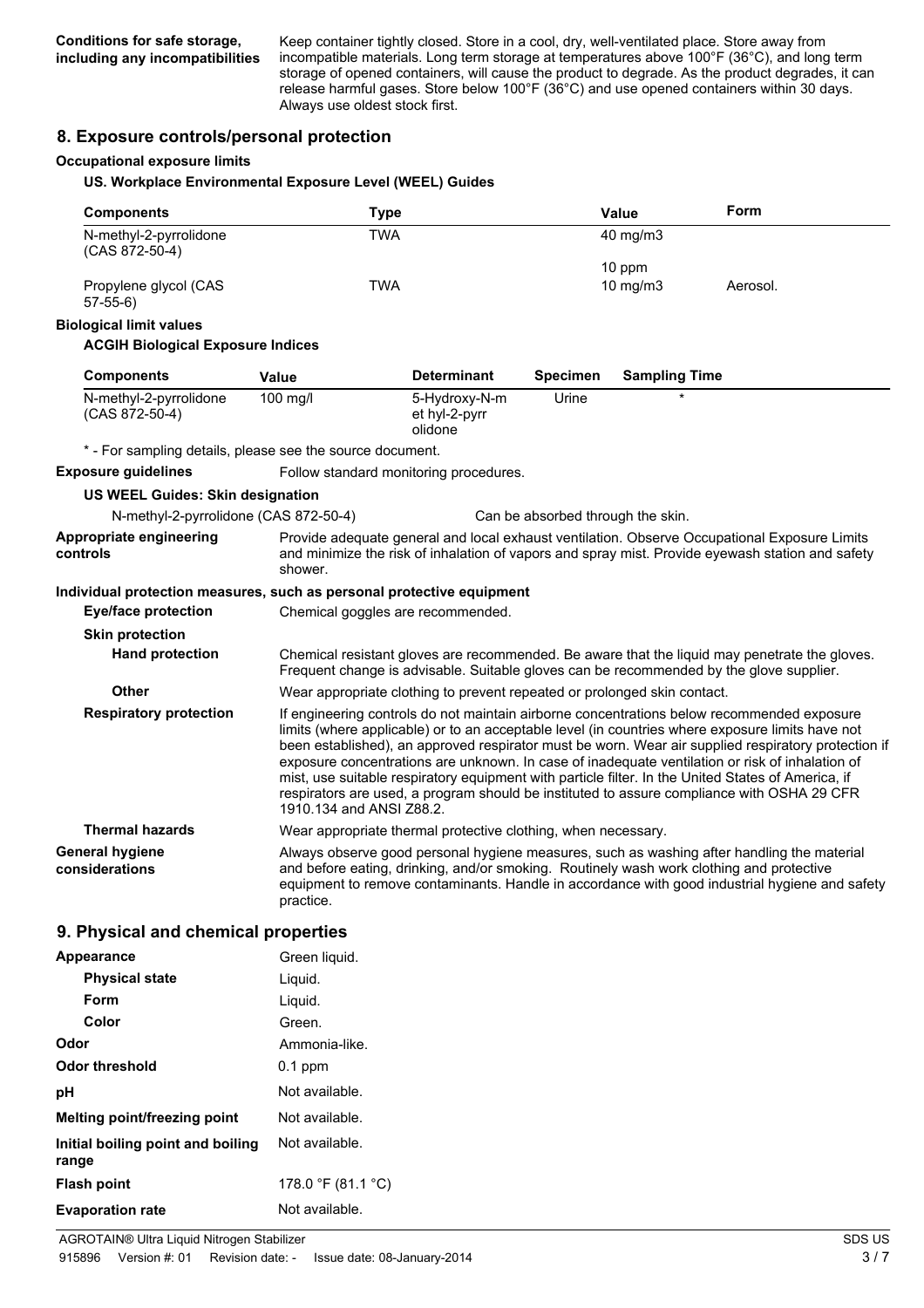| Flammability (solid, gas)                         | Not applicable.                                                                               |
|---------------------------------------------------|-----------------------------------------------------------------------------------------------|
| Upper/lower flammability or explosive limits      |                                                                                               |
| <b>Flammability limit - lower</b><br>(%)          | Not Applicable.                                                                               |
| <b>Flammability limit - upper</b><br>(%)          | Not Applicable.                                                                               |
| Vapor pressure                                    | Not available.                                                                                |
| <b>Vapor density</b>                              | Not available.                                                                                |
| <b>Relative density</b>                           | 1.07                                                                                          |
| Solubility(ies)                                   | Soluble                                                                                       |
| <b>Partition coefficient</b><br>(n-octanol/water) | Log Pow = $0.444$                                                                             |
| <b>Auto-ignition temperature</b>                  | Not available.                                                                                |
| <b>Decomposition temperature</b>                  | Not available.                                                                                |
| <b>Viscosity</b>                                  | Not available.                                                                                |
| <b>Other information</b>                          |                                                                                               |
| <b>Flammability</b>                               | Does not support combustion at 187°F                                                          |
| 10. Stability and reactivity                      |                                                                                               |
| <b>Reactivity</b>                                 | The product is stable and non reactive under normal conditions of use, storage and transport. |
| <b>Chemical stability</b>                         | Stable under normal temperature conditions.                                                   |
| <b>Possibility of hazardous</b><br>reactions      | Hazardous polymerization does not occur.                                                      |
| <b>Conditions to avoid</b>                        | Extreme temperatures.                                                                         |
| Incompatible materials                            | Acids. Strong reducing agents. Strong oxidizing agents.                                       |
| <b>Hazardous decomposition</b><br>products        | During combustion: Carbon oxides. Nitrogen oxides. Sulfur oxides.                             |
| 11. Toxicological information                     |                                                                                               |

| Information on likely routes of exposure                                           |                                                                                |
|------------------------------------------------------------------------------------|--------------------------------------------------------------------------------|
| Ingestion                                                                          | May cause discomfort if swallowed.                                             |
| <b>Inhalation</b>                                                                  | May cause respiratory irritation.                                              |
| <b>Skin contact</b>                                                                | Causes skin irritation.                                                        |
| Eye contact                                                                        | Causes serious eye damage.                                                     |
| Symptoms related to the<br>physical, chemical and<br>toxicological characteristics | Risk of serious damage to eyes. Skin irritation. Respiratory tract irritation. |

**Information on toxicological effects**

| <b>Acute toxicity</b>                 | May cause discomfort if swallowed.                   |                     |  |
|---------------------------------------|------------------------------------------------------|---------------------|--|
| <b>Components</b>                     | <b>Species</b>                                       | <b>Test Results</b> |  |
|                                       | N-(n-butyl)-thiophosphoric triamide (CAS 94317-64-3) |                     |  |
| <b>Acute</b>                          |                                                      |                     |  |
| Dermal                                |                                                      |                     |  |
| LD50                                  | Rat                                                  | > 2000 mg/kg        |  |
| Oral                                  |                                                      |                     |  |
| LD50                                  | Rat                                                  | > 2823 mg/kg        |  |
| N-methyl-2-pyrrolidone (CAS 872-50-4) |                                                      |                     |  |
| <b>Acute</b>                          |                                                      |                     |  |
| Dermal                                |                                                      |                     |  |
| LD50                                  | Rabbit                                               | 8000 mg/kg          |  |
| Inhalation                            |                                                      |                     |  |
| LC50                                  | Rat                                                  | $> 5.1$ mg/l        |  |
| Oral                                  |                                                      |                     |  |
| LD50                                  | Rat                                                  | 3914 mg/kg          |  |
|                                       |                                                      |                     |  |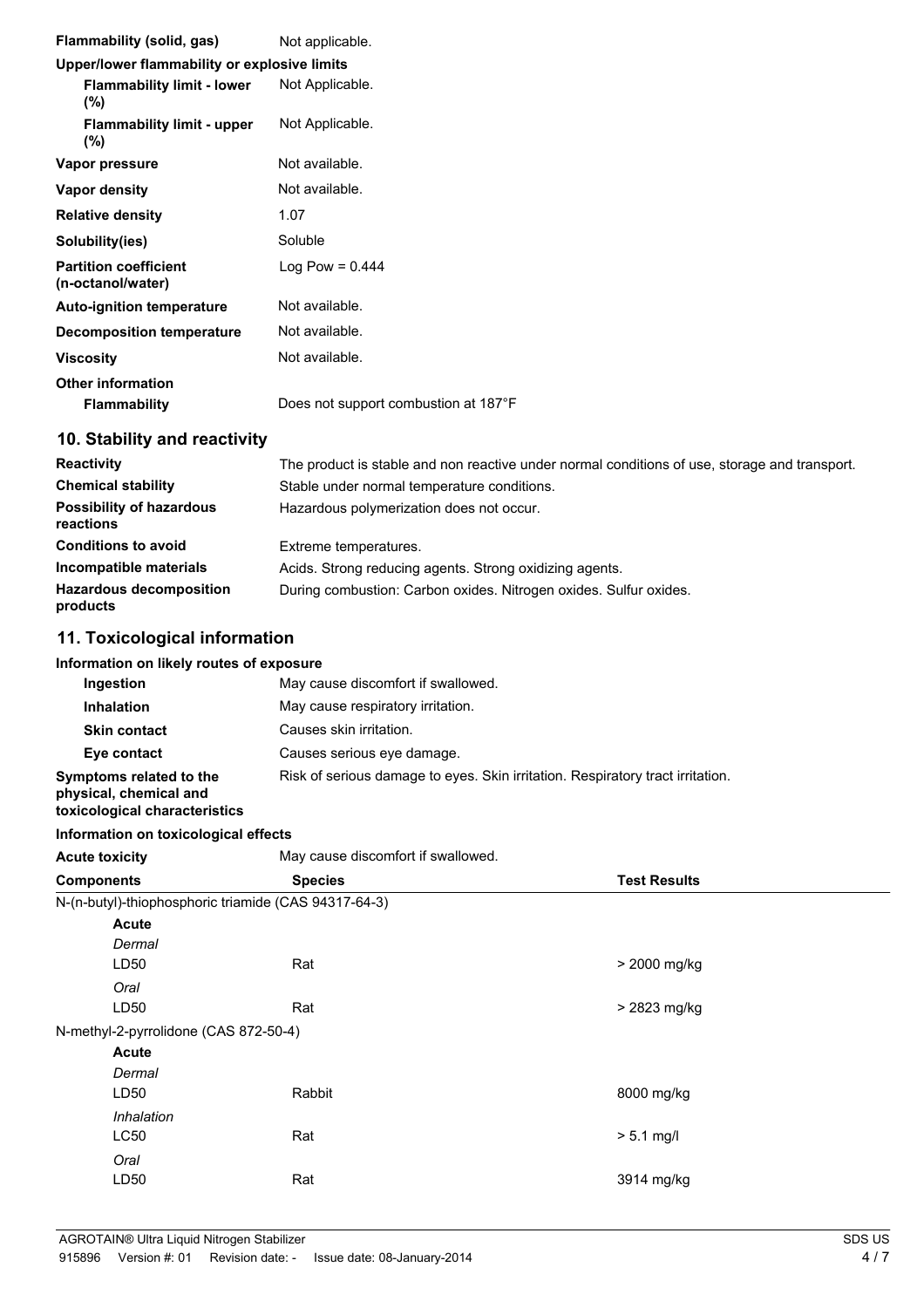| <b>Components</b>                                     | <b>Species</b>                                          | <b>Test Results</b>                                                             |
|-------------------------------------------------------|---------------------------------------------------------|---------------------------------------------------------------------------------|
| Propylene glycol (CAS 57-55-6)                        |                                                         |                                                                                 |
| Acute                                                 |                                                         |                                                                                 |
| Oral                                                  |                                                         |                                                                                 |
| LD50                                                  | Rat                                                     | 30 g/kg                                                                         |
| <b>Skin corrosion/irritation</b>                      | Causes skin irritation.                                 |                                                                                 |
| Serious eye damage/eye<br>irritation                  | Causes serious eye damage.                              |                                                                                 |
| <b>Respiratory sensitization</b>                      | No data available.                                      |                                                                                 |
| <b>Skin sensitization</b>                             | No data available.                                      |                                                                                 |
| Germ cell mutagenicity                                | No data available.                                      |                                                                                 |
| Carcinogenicity                                       |                                                         | This product is not considered to be a carcinogen by IARC, ACGIH, NTP, or OSHA. |
| <b>Reproductive toxicity</b>                          | May damage fertility or the unborn child.               |                                                                                 |
| Specific target organ toxicity -<br>single exposure   | May cause respiratory irritation.                       |                                                                                 |
| Specific target organ toxicity -<br>repeated exposure | No data available.                                      |                                                                                 |
| <b>Aspiration hazard</b>                              | Not classified.                                         |                                                                                 |
| <b>Chronic effects</b>                                | Prolonged exposure may cause chronic effects.           |                                                                                 |
| <b>Further information</b>                            | No other specific acute or chronic health impact noted. |                                                                                 |

# **12. Ecological information**

| Ecotoxicity | The product is not classified as environmentally hazardous. However, this does not exclude the      |
|-------------|-----------------------------------------------------------------------------------------------------|
|             | possibility that large or frequent spills can have a harmful or damaging effect on the environment. |

| <b>Components</b>                                    |                    | <b>Species</b>                                          | <b>Test Results</b>    |
|------------------------------------------------------|--------------------|---------------------------------------------------------|------------------------|
| N-(n-butyl)-thiophosphoric triamide (CAS 94317-64-3) |                    |                                                         |                        |
| <b>Aquatic</b>                                       |                    |                                                         |                        |
| Crustacea                                            | EC50               | Daphnia                                                 | 290 mg/l, 48 hours     |
| <b>Fish</b>                                          | LC50               | Fish                                                    | 1140 mg/l, 96 hours    |
| N-methyl-2-pyrrolidone (CAS 872-50-4)                |                    |                                                         |                        |
| <b>Aquatic</b>                                       |                    |                                                         |                        |
| Crustacea                                            | EC50               | Daphnia magna                                           | > 1000 mg/l, 24 hours  |
| Propylene glycol (CAS 57-55-6)                       |                    |                                                         |                        |
| <b>Aquatic</b>                                       |                    |                                                         |                        |
| Crustacea                                            | EC50               | Water flea (Daphnia magna)                              | > 10000 mg/l, 48 hours |
| Fish                                                 | LC50               | Fathead minnow (Pimephales promelas) 710 mg/l, 96 hours |                        |
| Persistence and degradability                        |                    | The product is not readily biodegradable.               |                        |
| <b>Bioaccumulative potential</b>                     | No data available. |                                                         |                        |
| Partition coefficient n-octanol / water (log Kow)    |                    |                                                         |                        |
| N-methyl-2-pyrrolidone (CAS 872-50-4)                |                    | $-0.54$                                                 |                        |
| Propylene glycol (CAS 57-55-6)                       |                    | $-0.92$                                                 |                        |
| Mobility in soil                                     |                    | This product is water soluble and may disperse in soil. |                        |
| Other adverse effects                                | No data available. |                                                         |                        |

# **13. Disposal considerations**

| <b>Disposal instructions</b>             | Do not allow this material to drain into sewers/water supplies. Dispose in accordance with all<br>applicable regulations.                                                                                                                                                                                          |  |  |
|------------------------------------------|--------------------------------------------------------------------------------------------------------------------------------------------------------------------------------------------------------------------------------------------------------------------------------------------------------------------|--|--|
| Hazardous waste code                     | The waste code should be assigned in discussion between the user, the producer and the waste<br>disposal company.<br>Disposal recommendations are based on material as supplied. Disposal must be in accordance<br>with current applicable laws and regulations, and material characteristics at time of disposal. |  |  |
| Waste from residues / unused<br>products |                                                                                                                                                                                                                                                                                                                    |  |  |
| Contaminated packaging                   | Since emptied containers may retain product residue, follow label warnings even after container is<br>emptied.                                                                                                                                                                                                     |  |  |

# **14. Transport information**

### **DOT**

Not regulated as a hazardous material by DOT.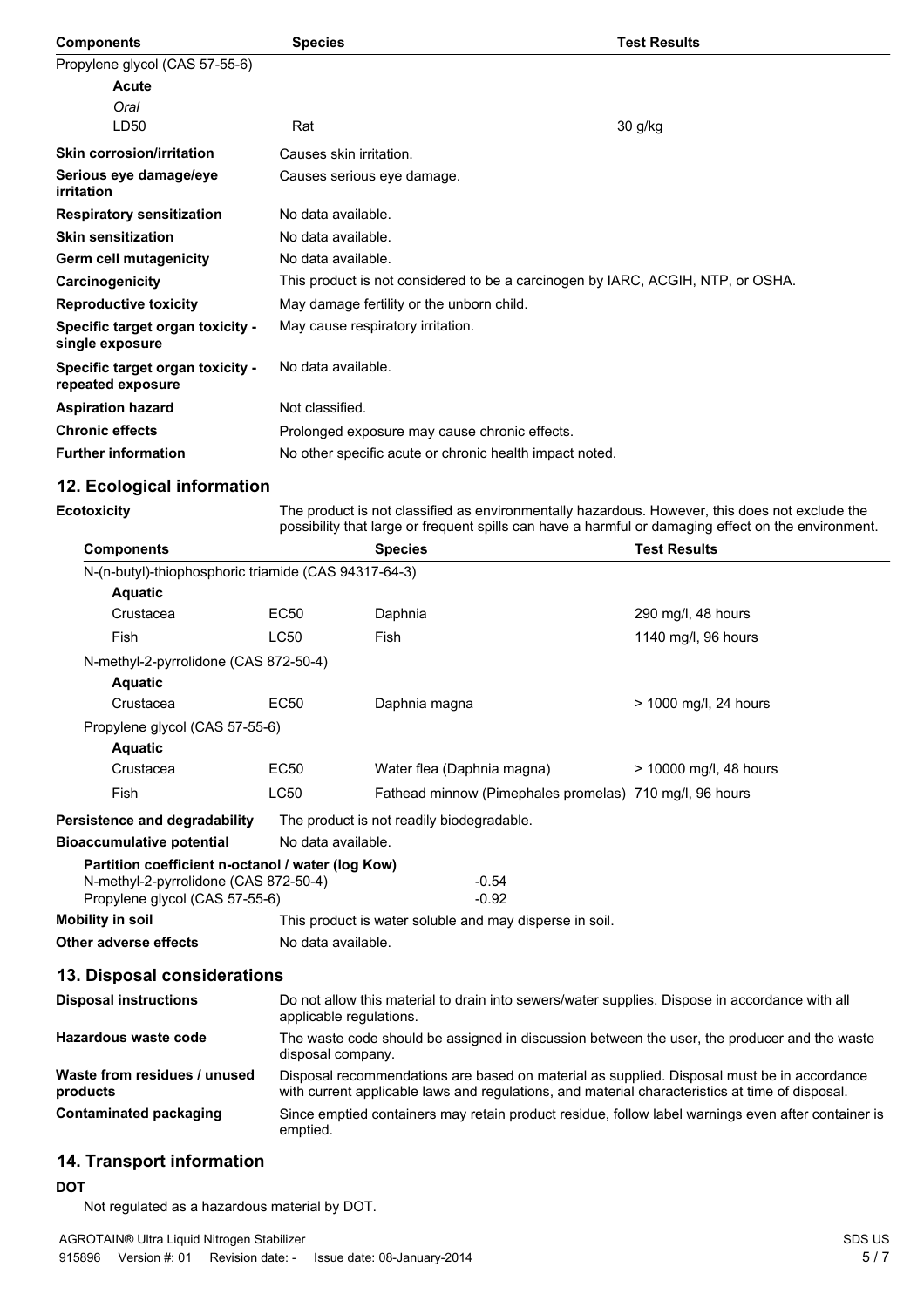| Not regulated as a dangerous good.                                                                                                                 |                                                                                                                      |                   |                                                                                           |     |
|----------------------------------------------------------------------------------------------------------------------------------------------------|----------------------------------------------------------------------------------------------------------------------|-------------------|-------------------------------------------------------------------------------------------|-----|
|                                                                                                                                                    |                                                                                                                      |                   |                                                                                           |     |
| IMDG                                                                                                                                               |                                                                                                                      |                   |                                                                                           |     |
| Not regulated as a dangerous good.                                                                                                                 |                                                                                                                      |                   |                                                                                           |     |
| Transport in bulk according to<br>Annex II of MARPOL 73/78 and<br>the IBC Code                                                                     | Not established.                                                                                                     |                   |                                                                                           |     |
| 15. Regulatory information                                                                                                                         |                                                                                                                      |                   |                                                                                           |     |
| <b>US federal regulations</b>                                                                                                                      | Standard, 29 CFR 1910, 1200.                                                                                         |                   | This product is a "Hazardous Chemical" as defined by the OSHA Hazard Communication        |     |
| TSCA Section 12(b) Export Notification (40 CFR 707, Subpt. D)<br>US. OSHA Specifically Regulated Substances (29 CFR 1910.1001-1050)<br>Not listed. | N-(n-butyl)-thiophosphoric triamide (CAS 94317-64-3) 1.0 % One-Time Export Notification only.                        |                   |                                                                                           |     |
| <b>CERCLA Hazardous Substance List (40 CFR 302.4)</b><br>Not listed.                                                                               |                                                                                                                      |                   |                                                                                           |     |
| Superfund Amendments and Reauthorization Act of 1986 (SARA)                                                                                        |                                                                                                                      |                   |                                                                                           |     |
| <b>Hazard categories</b>                                                                                                                           | Immediate Hazard - Yes<br>Delayed Hazard - Yes<br>Fire Hazard - No<br>Pressure Hazard - No<br>Reactivity Hazard - No |                   |                                                                                           |     |
| <b>SARA 302 Extremely</b><br>hazardous substance                                                                                                   | No                                                                                                                   |                   |                                                                                           |     |
| SARA 311/312 Hazardous<br>chemical                                                                                                                 | Yes                                                                                                                  |                   |                                                                                           |     |
| SARA 313 (TRI reporting)<br><b>Chemical name</b>                                                                                                   |                                                                                                                      | <b>CAS number</b> | % by wt.                                                                                  |     |
| N-methyl-2-pyrrolidone                                                                                                                             |                                                                                                                      | 872-50-4          | $10 - 30$                                                                                 |     |
| Other federal regulations                                                                                                                          |                                                                                                                      |                   |                                                                                           |     |
| Clean Air Act (CAA) Section 112 Hazardous Air Pollutants (HAPs) List                                                                               |                                                                                                                      |                   |                                                                                           |     |
| Not regulated.<br>Clean Air Act (CAA) Section 112(r) Accidental Release Prevention (40 CFR 68.130)                                                 |                                                                                                                      |                   |                                                                                           |     |
| Not regulated.                                                                                                                                     |                                                                                                                      |                   |                                                                                           |     |
| <b>Safe Drinking Water Act</b><br>(SDWA)                                                                                                           | Not regulated.                                                                                                       |                   |                                                                                           |     |
| <b>Food and Drug</b><br><b>Administration (FDA)</b>                                                                                                | Not regulated.                                                                                                       |                   |                                                                                           |     |
| <b>US state regulations</b>                                                                                                                        | defects or other reproductive harm.                                                                                  |                   | WARNING: This product contains a chemical known to the State of California to cause birth |     |
| US. Massachusetts RTK - Substance List                                                                                                             |                                                                                                                      |                   |                                                                                           |     |
| N-methyl-2-pyrrolidone (CAS 872-50-4)                                                                                                              | US. New Jersey Worker and Community Right-to-Know Act                                                                |                   |                                                                                           |     |
| N-methyl-2-pyrrolidone (CAS 872-50-4)                                                                                                              |                                                                                                                      | 500 lbs           |                                                                                           |     |
| N-methyl-2-pyrrolidone (CAS 872-50-4)                                                                                                              | US. Pennsylvania RTK - Hazardous Substances                                                                          |                   |                                                                                           |     |
| Propylene glycol (CAS 57-55-6)<br><b>US. Rhode Island RTK</b>                                                                                      |                                                                                                                      |                   |                                                                                           |     |
| N-methyl-2-pyrrolidone (CAS 872-50-4)                                                                                                              |                                                                                                                      |                   |                                                                                           |     |
| <b>US. California Proposition 65</b>                                                                                                               |                                                                                                                      |                   |                                                                                           |     |
|                                                                                                                                                    | US - California Proposition 65 - Carcinogens & Reproductive Toxicity (CRT): Listed substance                         |                   |                                                                                           |     |
| N-methyl-2-pyrrolidone (CAS 872-50-4)                                                                                                              |                                                                                                                      |                   |                                                                                           |     |
| <b>International Inventories</b>                                                                                                                   |                                                                                                                      |                   |                                                                                           |     |
|                                                                                                                                                    |                                                                                                                      |                   |                                                                                           |     |
|                                                                                                                                                    |                                                                                                                      |                   |                                                                                           |     |
| Country(s) or region<br>United States & Puerto Rico                                                                                                | <b>Inventory name</b><br>Toxic Substances Control Act (TSCA) Inventory                                               |                   | On inventory (yes/no)*                                                                    | Yes |